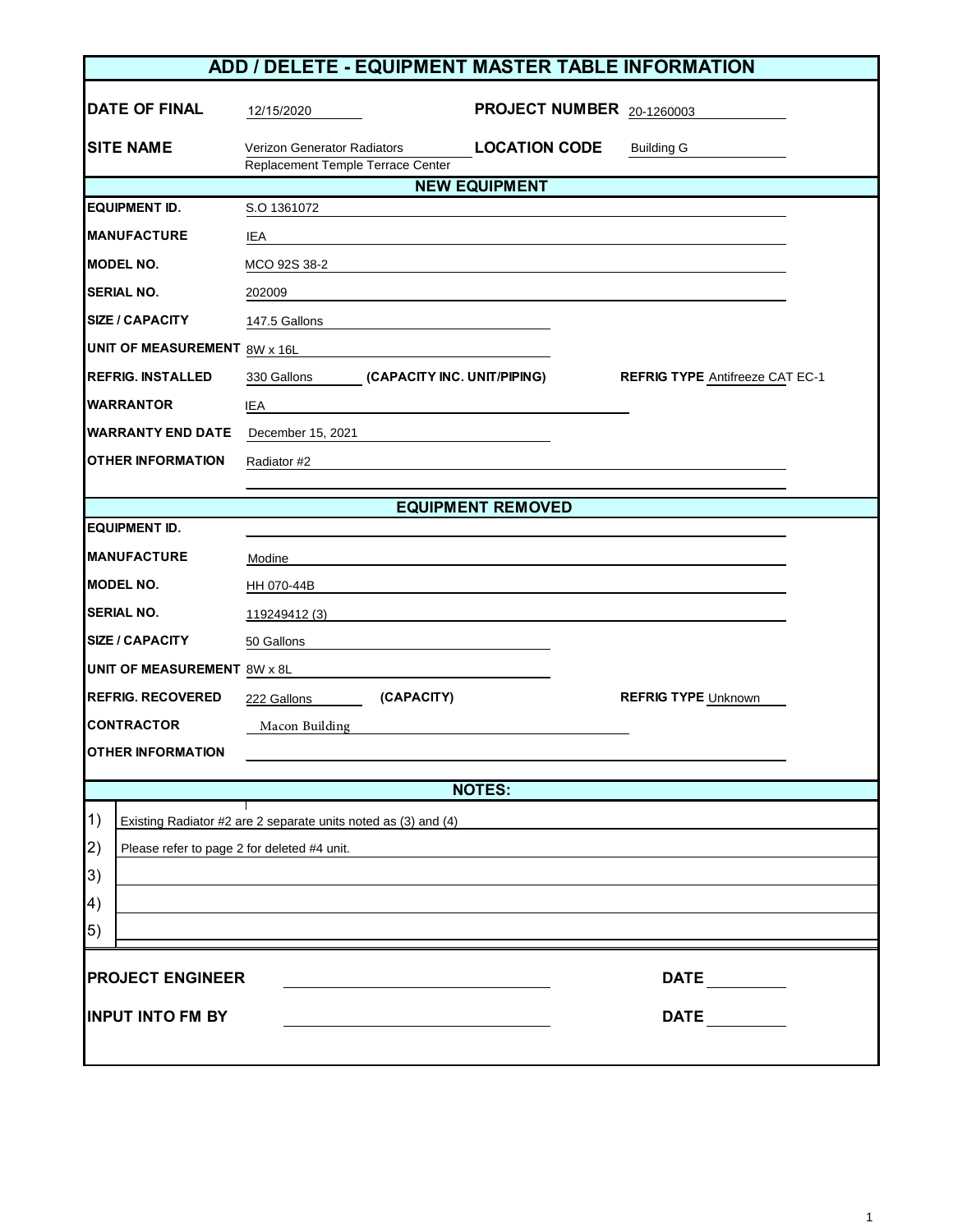|                                                   | ADD / DELETE - EQUIPMENT MASTER TABLE INFORMATION                |                           |                            |  |  |  |
|---------------------------------------------------|------------------------------------------------------------------|---------------------------|----------------------------|--|--|--|
| <b>DATE OF FINAL</b>                              | 12/15/2020                                                       | PROJECT NUMBER 20-1260003 |                            |  |  |  |
| <b>SITE NAME</b>                                  | Verizon Generator Radiators<br>Replacement Temple Terrace Center | <b>LOCATION CODE</b>      | <b>Building G</b>          |  |  |  |
|                                                   |                                                                  | <b>NEW EQUIPMENT</b>      |                            |  |  |  |
| <b>EQUIPMENT ID.</b>                              |                                                                  |                           |                            |  |  |  |
| <b>MANUFACTURE</b>                                |                                                                  |                           |                            |  |  |  |
| <b>MODEL NO.</b>                                  |                                                                  |                           |                            |  |  |  |
| <b>SERIAL NO.</b>                                 |                                                                  |                           |                            |  |  |  |
| <b>SIZE / CAPACITY</b>                            |                                                                  |                           |                            |  |  |  |
| UNIT OF MEASUREMENT                               |                                                                  |                           |                            |  |  |  |
| <b>REFRIG. INSTALLED</b>                          | (CAPACITY INC. UNIT/PIPING)                                      |                           | REFRIG TYPE                |  |  |  |
| <b>WARRANTOR</b>                                  |                                                                  |                           |                            |  |  |  |
| <b>WARRANTY END DATE</b>                          |                                                                  |                           |                            |  |  |  |
| <b>OTHER INFORMATION</b>                          |                                                                  |                           |                            |  |  |  |
|                                                   |                                                                  |                           |                            |  |  |  |
|                                                   |                                                                  | <b>EQUIPMENT REMOVED</b>  |                            |  |  |  |
| <b>EQUIPMENT ID.</b>                              |                                                                  |                           |                            |  |  |  |
| <b>MANUFACTURE</b>                                | Modine                                                           |                           |                            |  |  |  |
| <b>MODEL NO.</b>                                  | HH 070-44B                                                       |                           |                            |  |  |  |
| <b>SERIAL NO.</b>                                 | 119249412 (4)                                                    |                           |                            |  |  |  |
| <b>SIZE / CAPACITY</b>                            | 50 Gallons                                                       |                           |                            |  |  |  |
| UNIT OF MEASUREMENT 8W x 8L                       |                                                                  |                           |                            |  |  |  |
| <b>REFRIG. RECOVERED</b>                          | 222 Gallons (CAPACITY)                                           |                           | <b>REFRIG TYPE Unknown</b> |  |  |  |
| <b>CONTRACTOR</b>                                 | Macon Building                                                   |                           |                            |  |  |  |
| <b>OTHER INFORMATION</b>                          |                                                                  |                           |                            |  |  |  |
|                                                   |                                                                  | <b>NOTES:</b>             |                            |  |  |  |
| $\vert 1)$                                        | Existing Radiator #2 are 2 separate units noted as (3) and (4)   |                           |                            |  |  |  |
| 2)<br>Please refer to page 1 for deleted #3 unit. |                                                                  |                           |                            |  |  |  |
| 3)                                                |                                                                  |                           |                            |  |  |  |
| $\left(4\right)$                                  |                                                                  |                           |                            |  |  |  |
| (5)                                               |                                                                  |                           |                            |  |  |  |
|                                                   |                                                                  |                           |                            |  |  |  |
| <b>PROJECT ENGINEER</b>                           |                                                                  |                           | <b>DATE</b>                |  |  |  |
| <b>INPUT INTO FM BY</b>                           |                                                                  |                           | <b>DATE</b>                |  |  |  |
|                                                   |                                                                  |                           |                            |  |  |  |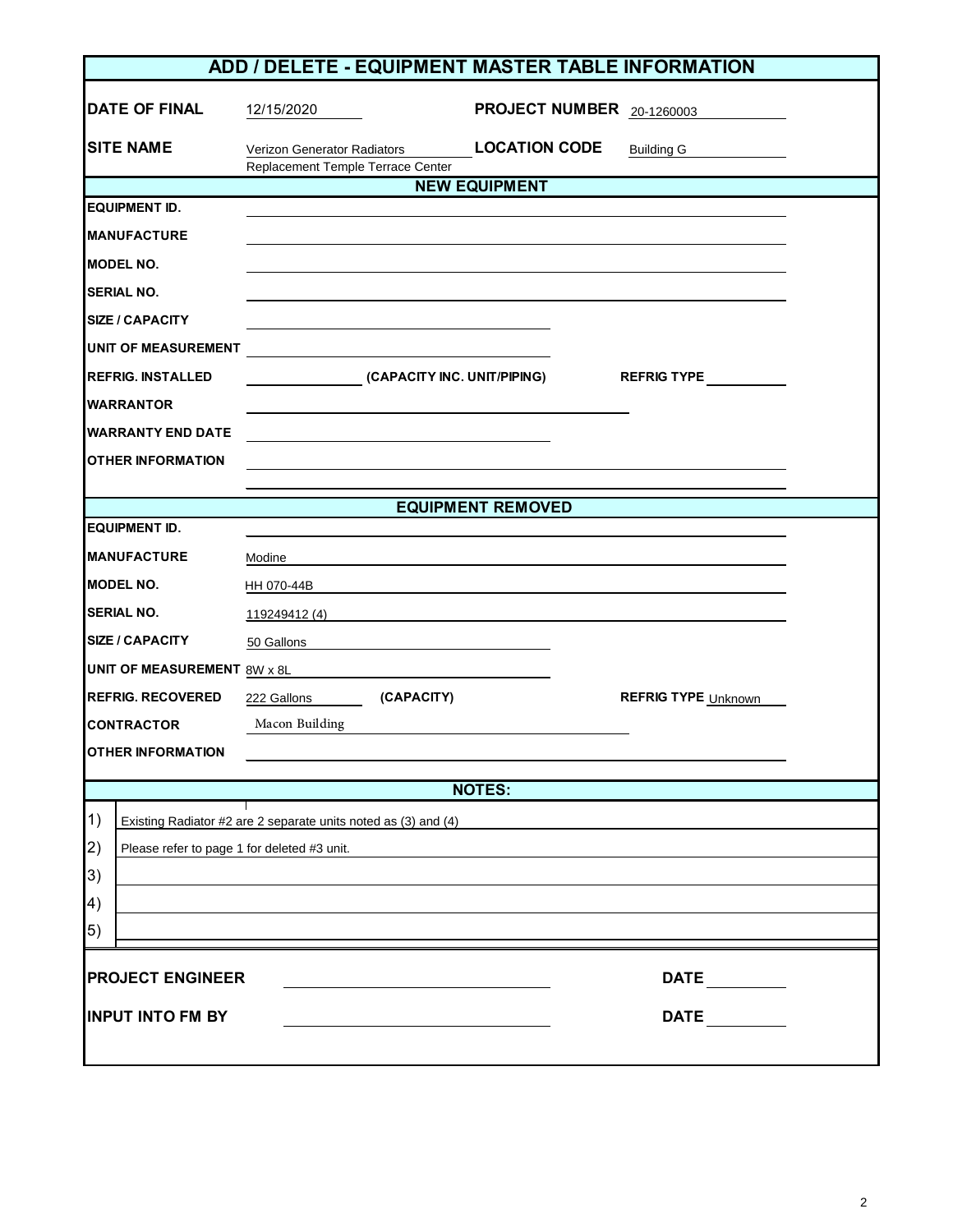| ADD / DELETE - EQUIPMENT MASTER TABLE INFORMATION                    |                                                                         |                             |                           |                                        |  |
|----------------------------------------------------------------------|-------------------------------------------------------------------------|-----------------------------|---------------------------|----------------------------------------|--|
| <b>DATE OF FINAL</b>                                                 | 12/15/2020                                                              |                             | PROJECT NUMBER 20-1260003 |                                        |  |
| <b>SITE NAME</b>                                                     | <b>Verizon Generator Radiators</b><br>Replacement Temple Terrace Center |                             | <b>LOCATION CODE</b>      | <b>Building G</b>                      |  |
|                                                                      |                                                                         |                             | <b>NEW EQUIPMENT</b>      |                                        |  |
| <b>EQUIPMENT ID.</b>                                                 | S.O 1361072                                                             |                             |                           |                                        |  |
| <b>MANUFACTURE</b>                                                   | IEA                                                                     |                             |                           |                                        |  |
| <b>MODEL NO.</b>                                                     | MCO 92S 38-1                                                            |                             |                           |                                        |  |
| <b>SERIAL NO.</b>                                                    | 202009                                                                  |                             |                           |                                        |  |
| <b>SIZE / CAPACITY</b>                                               | 147.5 Gallons                                                           |                             |                           |                                        |  |
| <b>UNIT OF MEASUREMENT 8W x 16L</b>                                  |                                                                         |                             |                           |                                        |  |
| <b>REFRIG. INSTALLED</b>                                             | 330 Gallons                                                             | (CAPACITY INC. UNIT/PIPING) |                           | <b>REFRIG TYPE Antifreeze CAT EC-1</b> |  |
| <b>WARRANTOR</b>                                                     | IEA                                                                     |                             |                           |                                        |  |
| <b>WARRANTY END DATE</b>                                             | December 15, 2021                                                       |                             |                           |                                        |  |
| <b>OTHER INFORMATION</b>                                             | Radiator #3                                                             |                             |                           |                                        |  |
|                                                                      |                                                                         |                             |                           |                                        |  |
|                                                                      |                                                                         |                             | <b>EQUIPMENT REMOVED</b>  |                                        |  |
| <b>EQUIPMENT ID.</b>                                                 |                                                                         |                             |                           |                                        |  |
| <b>MANUFACTURE</b>                                                   | Modine                                                                  |                             |                           |                                        |  |
| <b>MODEL NO.</b>                                                     | HH 070-44B                                                              |                             |                           |                                        |  |
| <b>SERIAL NO.</b>                                                    | 119249412 (1)                                                           |                             |                           |                                        |  |
| <b>SIZE / CAPACITY</b>                                               | 50 Gallons                                                              |                             |                           |                                        |  |
| <b>UNIT OF MEASUREMENT 8W x 8L</b>                                   |                                                                         |                             |                           |                                        |  |
| <b>REFRIG. RECOVERED</b>                                             | 222 Gallons                                                             | (CAPACITY)                  |                           | <b>REFRIG TYPE Unknown</b>             |  |
| <b>CONTRACTOR</b>                                                    | Macon Building                                                          |                             |                           |                                        |  |
| <b>OTHER INFORMATION</b>                                             |                                                                         |                             |                           |                                        |  |
|                                                                      |                                                                         |                             | <b>NOTES:</b>             |                                        |  |
|                                                                      |                                                                         |                             |                           |                                        |  |
| 1)<br>Existing Radiator #3 are 2 separate units noted as (1) and (2) |                                                                         |                             |                           |                                        |  |
| 2)<br>Please refer to page 2 for deleted #2 unit.                    |                                                                         |                             |                           |                                        |  |
| 3)                                                                   |                                                                         |                             |                           |                                        |  |
| 4)                                                                   |                                                                         |                             |                           |                                        |  |
| $\vert 5)$                                                           |                                                                         |                             |                           |                                        |  |
| <b>PROJECT ENGINEER</b>                                              |                                                                         |                             | <b>DATE</b>               |                                        |  |
| <b>INPUT INTO FM BY</b>                                              |                                                                         |                             |                           | <b>DATE</b>                            |  |
|                                                                      |                                                                         |                             |                           |                                        |  |